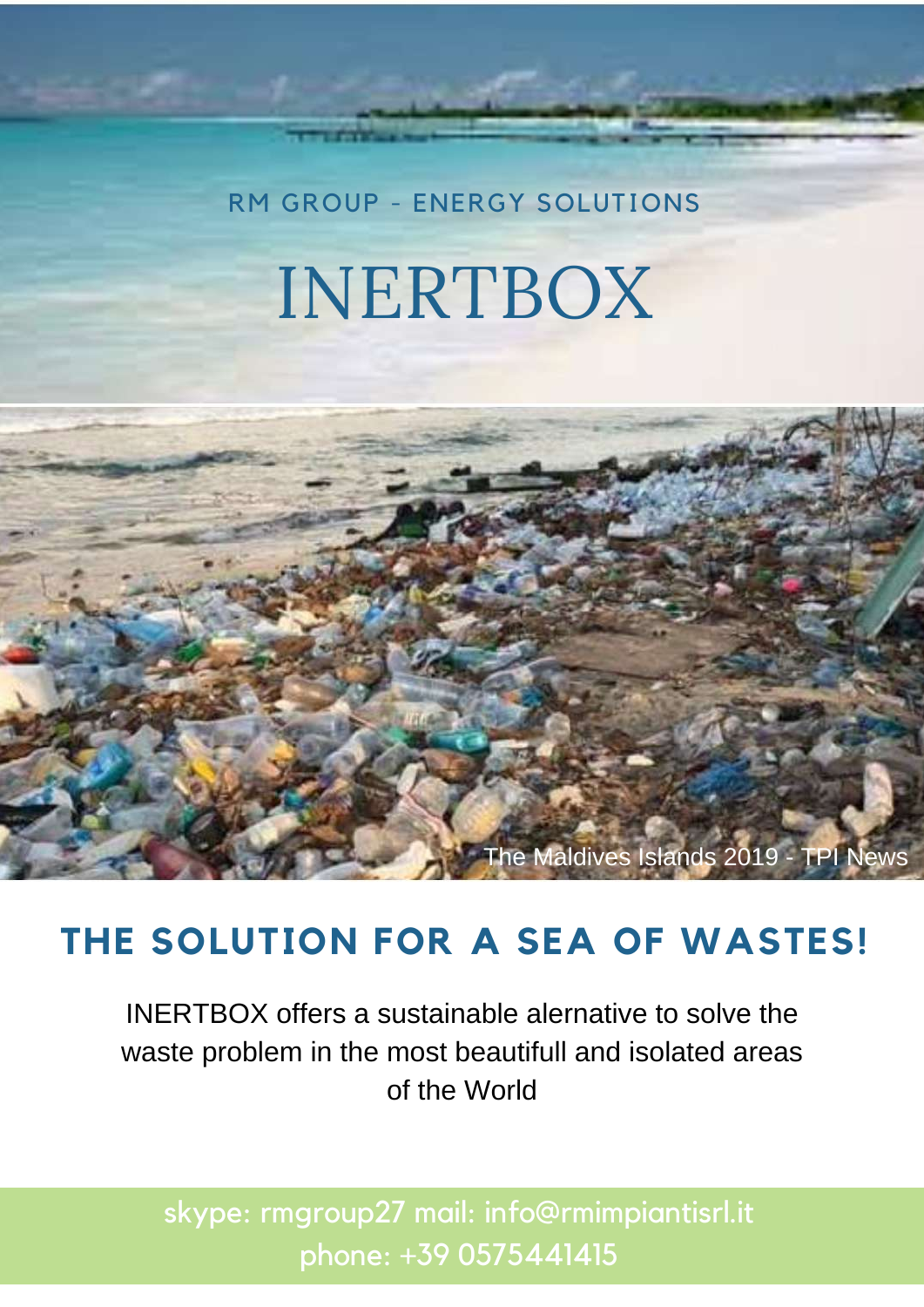

**PARTITION** 

## DISCOVER INERTBOX

創 117 1世名な色 写

**Carl Street** 11

**The micro-inerting system after thermal treatment are appropriate for Municipal Solid Waste, butchery scraps, and organic waste**

**Can be fed at the choice between Diesel, LPG, and Methane with an optional system for additional pollutant reduction, they are simple and intuitive, manageable from remote. the ashes are turned into granular cement conglomerate with great environmental compatibility for a variety of usages.**

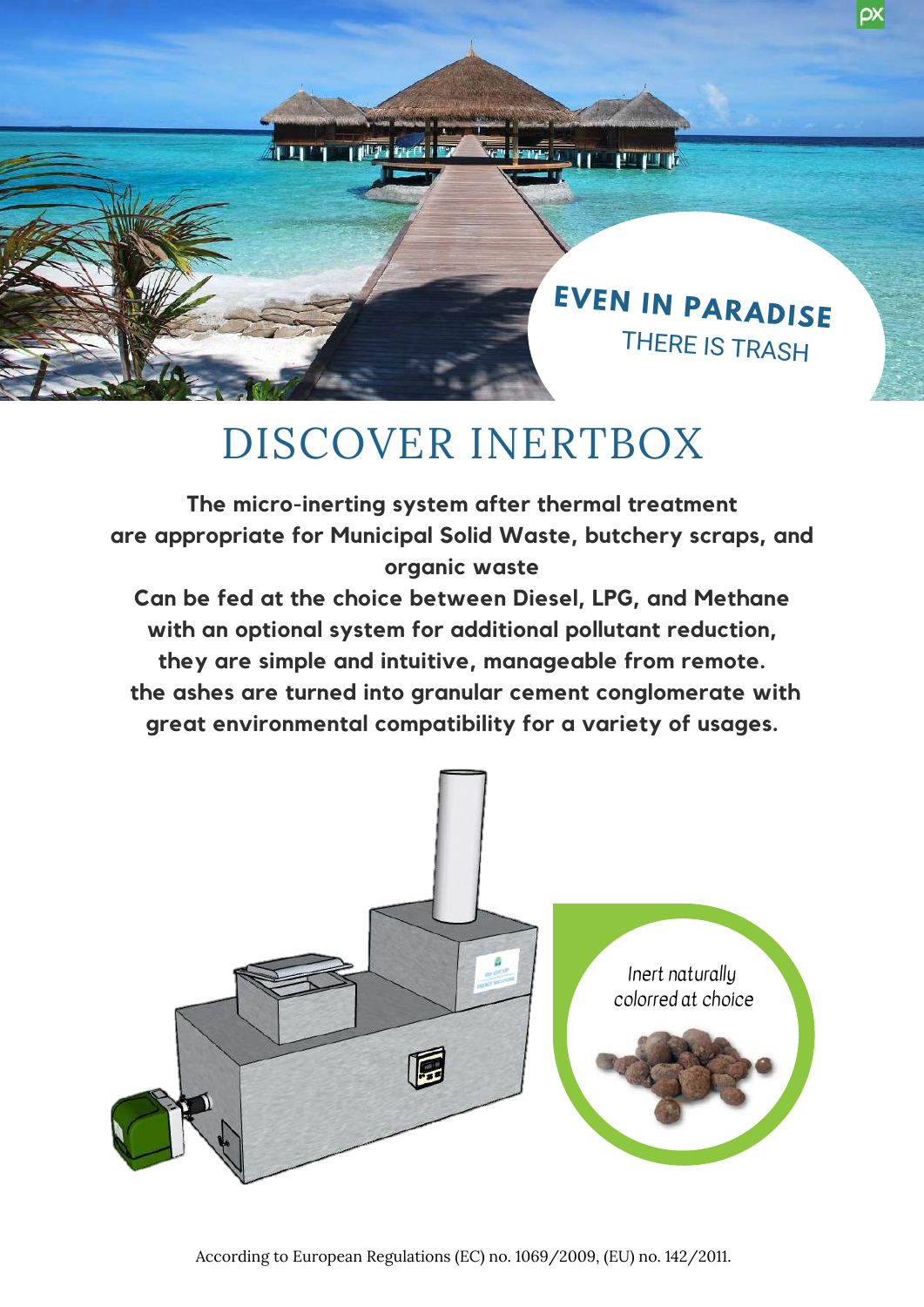## **InertBox technical Sheet**

G

ρx

The micro-inerting system are static chamber discontinuous furnaces with a<br>loading from the top design.<br>The burner is connected in the static chamber discontinuous furnaces with a

The burner is connected to the main chamber that can be fed with different fuels: **diesel, LPG, and methane.** fuels: diesel, LPG, and methane.

e also offer a pollutant emission reduction "wet system" option.<br>e loading of the wastes must be porfaction. The loading of the wastes must be performed manually, with a batch<br>(discontinuous) operation of the machine, or automatically with the on (discontinuous) operation of the machine, or automatically, with a batch<br>loading system.<br>The conty t loading system.

The **control panel** manages all the operational parameters as loading, unloading, opening and closing, timing and temperatures and it can be supervised from remote, with a dedicated app available on **phones**, **tablets**<br>and PC and an automatic phone dialer contacts the energy approach there is a potics. and **PC** and an automatic phone dialer contacts the operators every time<br>there is a notice or an alarm goes off.<br>The biggest mine : there is a notice or an alarm goes off.<br>The biggest micro-incinerator model has a vertical post-combustion chamber

built to respect the actual anti-pollution rules parameters as:

- *Operating temperature: >850° <sup>C</sup> >1.100° <sup>C</sup> based on waste type; P C o n ta c t ti m*
- *o s t c o m b u <sup>e</sup> for gasses: <sup>2</sup> seconds;*
- *stion free oxygen content: 6-11%; Hot and cold water*

After incineration in installed <sup>a</sup> granulator that, with specific additives, allows the production of **granular cement conglomerate** distinguished by very little dispersions, great environmental compatibility, high mechanical proprieties, and high durability suitable for the use in **environmental restorations endeavor**, as road's base course, envelopments, as filling material, and for the production of concrete and other **building** materials.